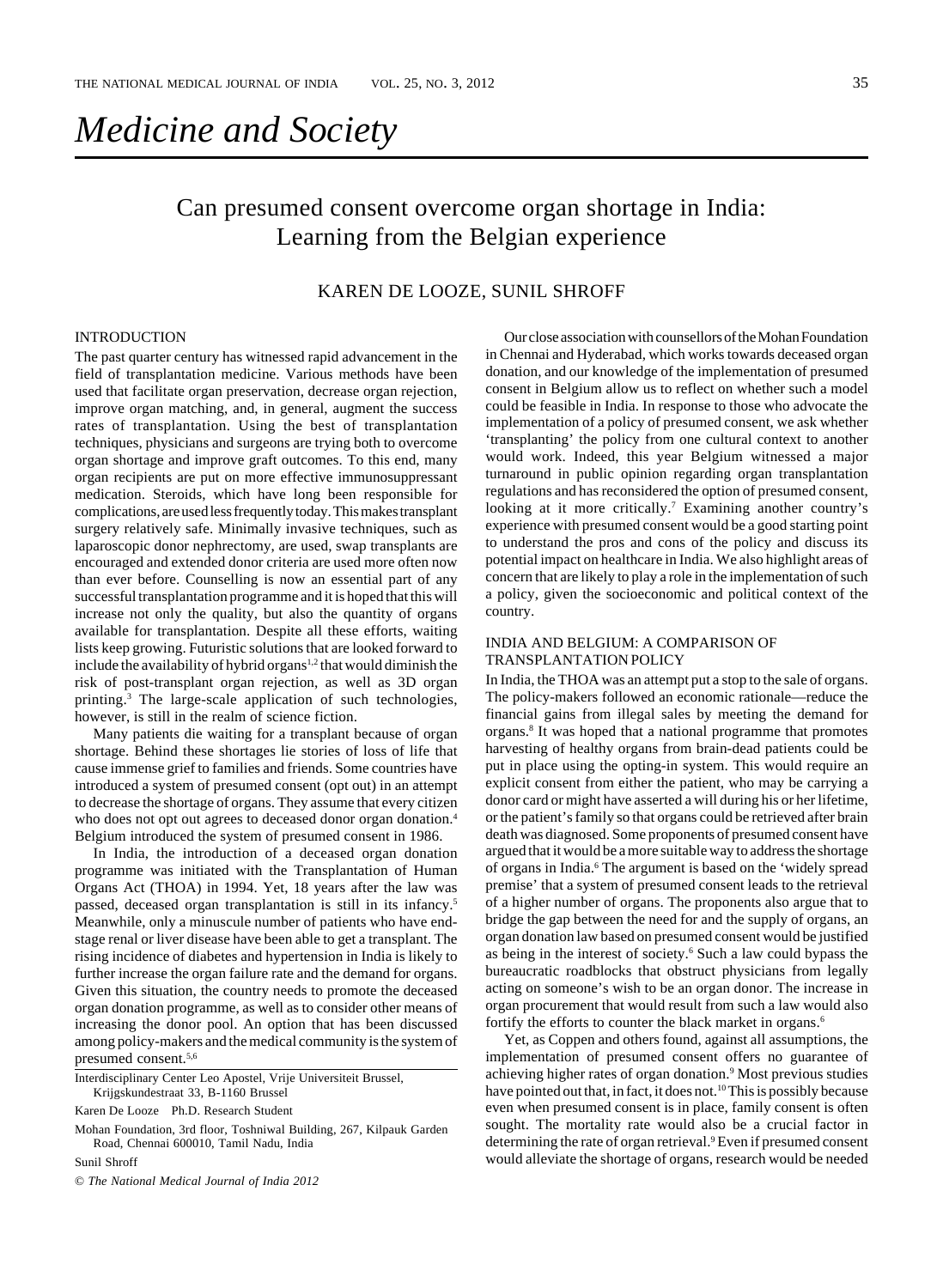to better estimate how societies respond to legislative changes of this nature10 as there may be other factors that make the implementation of presumed consent favourable or unfavourable in a particular sociocultural setting. However, Abadie and Gay argue that once the other determinants of organ donation are accounted for, cadaveric donation rates are 25%–30% higher on an average in countries that have implemented presumed consent.10 They suggest that though presumed consent laws may alleviate organ shortages, contextual factors need to be taken into account while estimating whether this actually happens. Among the countries where presumed consent is in force are Austria, Bulgaria, Croatia, Cyprus, Czech Republic, Estonia, Finland, France, Denmark, Singapore, Greece, Hungary, Israel, Italy, Latvia, Luxemburg, Norway, Turkey, Poland, Portugal, Slovak Republic, Slovenia, Spain and Sweden.6,10 Along with Austria and Spain, Belgium is often stated to be a 'success story' in presumed consent.6 It would be interesting to take a closer look at the Belgian case for some clarifications.

In some 2. Since may be observed from the matter in solaristic behindule and the same stars are not the extend of product from the control of the political from the same stars and the matter in the matter in the matter in In Belgium, those who do not explicitly withdraw consent while alive automatically become organ donors at the moment of their death.4 The main difference between the opting-in and opting-out systems is that the 'default' position is reversed. Opting-out systems change the leverage point for those people who follow the 'path of least resistance' or do not know what to decide. It is often said that a system of presumed consent releases a patient's family from the burden of decision-making at a difficult time. They may be content with the decision having been taken out of their hands—the State has decided for them. One could refute Kaushik's contention that presumed consent would violate autonomy<sup>6</sup> by saying that there is the possibility of opting out. In fact, in Singapore, where presumed consent has been in effect since 1987, upon reaching the age of maturity, all residents receive a letter that informs them of this law, so as to facilitate their involvement and increase their awareness of the subject.<sup>11,12</sup> The case of Singapore shows that in order to fully respect the principle of autonomy in systems of presumed consent, priority should be given to informing all citizens about the law and how they can opt out if they so wish. Yet, while it is argued that opting-out systems offer a way to overcome bureaucratic failures to retrieve information, we believe that opting-in systems also have this advantage. The danger in the case of opting-in systems lies in the failure to transmit and make known people's choice to donate, rather than their unwillingness. Here, too, written directives may not be available in the brief period when decisions on the use of organs need to be made. The State needs to protect citizens by providing a means to register an objection and making it available at the time when it is required—this is essential for the success of any policy.<sup>6</sup> It also depends on the trust that the civil society has in the government and the medical establishment, a factor that is often neglected in such discussions.

There are two kinds of opting-out systems: those that only take into account the will of the deceased, if it was registered before his death, and those that also take into account the possible refusal of the relatives of the deceased.<sup>6</sup> In Belgium, for example, where presumed consent exists, relatives may take the initiative to refuse organ donation. Their power to object does not imply any legal obligation, however, as their consent is not required.<sup>4</sup> The choice that was made in Belgium is based on the idea of compromise, since it was thought that any transplantation would inevitably require a negotiation between the interests of different people and groups of stakeholders: the donor, donor's family, potential recipient and her/his family and the medical profession.<sup>4</sup> This is

where Foucault's 'bio-politics'<sup>13</sup> provides an insight into the relations between individual bodies and the State.14 The importance of bio-politics becomes clear, for example, when discussing a conscription system, under which neither the consent, nor the refusal of a patient or her/his family can affect cadaveric organ harvesting. In this system, the State has unambiguous authority to take decisions on harvesting and bodies are treated as public property.<sup>6</sup>This shows that apart from the concern with augmenting the number of available organs, there are other values in society that may limit the range of possible methods to fulfil this purpose. It is to negotiate these that public debate is vital. The responses to this topic may vary in accordance with the cultural context.

Though the law of presumed consent was designed not only to increase donation rates but also to discourage organ donation by living donors, such donation did not become illegal in Belgium under the law of 1986.<sup>4</sup> Encouraging deceased donation discouraged living donation, which could no longer be lucrative.15,16 It is somewhat surprising then that in recent discussions in Belgium, the idea of re-promoting living donation has been mooted. Though the current law allows the use of living donor organs only if cadaver organs are not available and if there is an acute threat to life, Vankrunkelsven reasons that when an organ is needed, we can always speak of a case of 'life threat'. Hence, organs of living donors ought to be considered immediately and should regain their status as a primary option along with cadaver organs.17 Vankrunkelsven's article, published in a Belgian newspaper in 2009,<sup>17</sup> suggests that Belgium 'lags behind' in the area of living donors and that it is an 'outmoded' politic to consider organ retrieval from living donors only after it has been found that the organ of a brain-dead patient is not available.17 The campaign to legitimize the donation of organs by living donors also opens the door for discussions on compensating such donors. These discussions do not go as far as proposing the legalization of the sale of organs, but centre around meeting the costs incurred by a living donor in the process of donating, as well as compensating him/her for the income loss suffered as a result of it.<sup>17</sup> In fact, similar issues are under discussion in the Indian context, and it is being considered whether certain non-monetary 'benefits' could be given to living donors.

Another argument takes into account the quality of the organs available for transplantation. Because of an increase in the average age of cadaver donors, it is argued that the organs available for younger patients on the waiting lists are of poorer quality. The quality of a kidney obtained from a living donor is often better than that of one obtained from a brain-dead donor, while the survival rates of living kidney donors are quite high.<sup>17</sup> Yet, in Belgium, kidneys from living donors currently account for only 8% of transplants, compared to 29% in Scandinavia, 41.5% in the USA7 and over 95% in India. The Council of Europe's data from 2007 mention that there are 3.9 living kidney donors per million population in Belgium, compared with 7 in Austria and 2.3 in Spain.18 The downside of the strategy to foster living donation is that the organs which can be retrieved from living donors are limited to the kidney and, in some cases, a part of the liver. It, therefore, does not cover the shortage of organs such as the heart, lungs and pancreas. Moreover, while donor mortality may be statistically low, it is equally necessary to take into account such mortality as mortality due to the shortage of organs.

What is important for us to note is that in Belgium, even the introduction of a law on presumed consent was not enough to overcome the shortage of organs. While many hold up Belgium as 'an example' in the area of presumed consent, others call it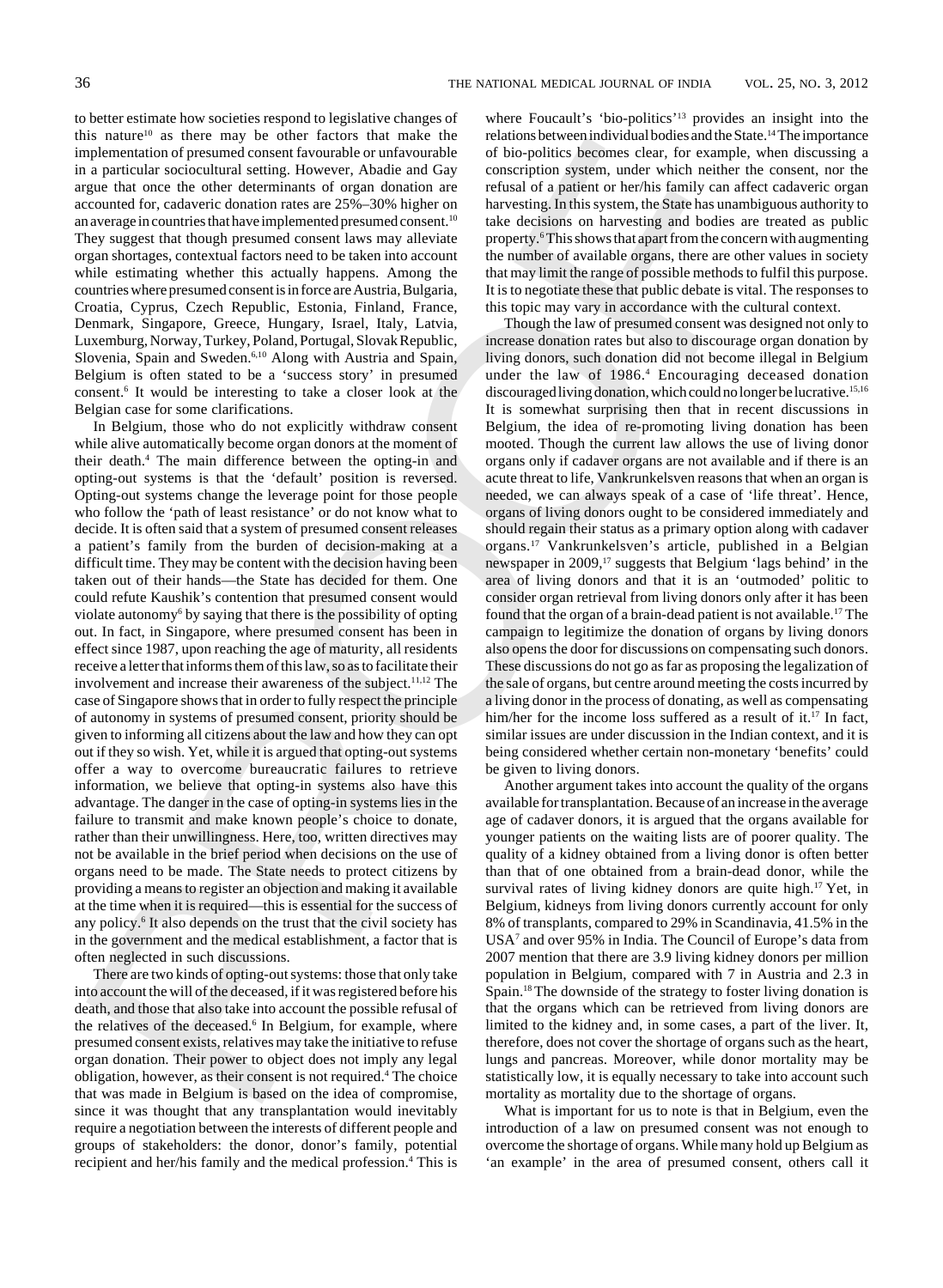#### MEDICINE AND SOCIETY 37

'backward' in relation to living donation. Such evaluations may change over time, as is evident from the fact that living donation has moved alternately in and out of favour with policy-makers. Over and above of all this, however, certain bio-ethical considerations are recognized in the discussion on the issue and provide guidance on how to organize living donation. In Belgium, 2 such considerations are autonomy and the will of the family (interestingly, these are not considered contradictory). What, then, might be some of the principles that are worthy of being upheld as 'sacred' in policies on organ donation in India? After determining which policies should be implemented, it is important to consider how they will be implemented and which particular format will be adhered to while adapting a policy to a local setting.

#### DISCUSSION

happers in explain for the initial theoretic first that the proposition of the state of the state of the controller that the state of the state of the state of the state of the state of the state of the state of the state In India, in the discussion on implementing presumed consent to overcome the shortage of organs, there have often been proponents arguing in favour of such a law. They recognize the importance of infrastructure to support a law on presumed consent, as well as the necessity to first increase awareness of organ donation and address religious and cultural questions that may be raised. Yet, they often take it for granted that opting-out systems will lead to an increase in the number of organs available. It is possible that a higher availability of organs would be followed by an increase in the number of referrals.<sup>10</sup> Belgium, having banned living organ donation in 1986, is re-legalizing it seeing that cadaver organ donation alone, even under a law of presumed consent, cannot meet the requirement of organs. Looking at this issue from an anthropological perspective, Nancy Scheper-Hughes feels that the idea of organ scarcity is linked to the more general idea of 'shortage' which has ruled medical discourses ever since the first experiments took place.14 She urges us to reconsider what 'scarcity' and 'need' mean, and how these terms may blind us to alternative ways of dealing with the current issues of importance in the field of organ transplantation. The question of whether the shortage of organs can be resolved is crucial. After all, the assumption that it can underpins all current measures to counteract the illegal sale of organs. It is thought that a rise in the supply of organs would lead to a situation in which the supply meets the demand and the prices in the 'black market' will fall. If it were impossible to eradicate the shortage of organs forever, this linkage would not seem to be as straightforward as is often imagined, and societies might want to look for other strategies to fight the sale of organs.

Some articles have also referred to examples of situations in which systems of presumed consent have failed, if not to provide organs, then from a social point of view. Nagral argues that there is a need for discussion on India's acceptance of a model that is of western origin.<sup>5</sup> Reflecting on the Belgian experience, we would add that considering the seemingly temporal character of certain convictions underlying organ transplantation regulations, governments ought to be less concerned with promoting a policy under the banner of 'development' and should focus more on finding the best solution in keeping with the country's socioeconomic and political context. It is important to take into account the potential dangers posed by the interaction of a system of presumed consent with the current social and healthcare scenarios in India.<sup>5</sup> It is not enough, Nagral says, to take into account the needs of those on the waiting list. The regulations must also address the needs of other people who are structurally disadvantaged by the imbalances in the social and healthcare systems.<sup>5</sup> Moreover, infrastructural concerns open the debate on whether government institutions can cope with the current

complexities entirely, the role private institutions can play and whether to deny or limit any possible input by private institutions. Nagral goes on to say that any chosen strategy would need to be accompanied by the utmost care to ensure an equitable distribution of organs based on survival needs rather than the ability to afford.5 He sums up his concerns in a question: 'Are the proponents of this system willing to go beyond availability and simultaneously look at making transplantation accessible, equitable and ethical?'5

Also, as we have seen, systems of informed consent are often praised for transferring the burden of consent from the family of a brain-dead relative to the physician. However, it is significant that in India, the civil society has shown a considerable lack of trust in the medical establishment over the past few years. Scandals related to the sale of organs that received media attention have brought harm to the often taken-for-granted status of physicians. During field research in India, one of the authors heard people express the concern that if a patient were to be in possession of a donor card, doctors would declare him/her brain dead sooner than necessary so as to retrieve organs and commercialize these. If this is the case with informed consent, we can expect that in the case of presumed consent, the fear that the necessary care would be withdrawn too early from a relative in intensive care would increase. Therefore, we believe that the primary need is to address the issue of trust. For this, it is necessary to tackle corruption so as to support the governmental regulatory framework that is elementary to the implementation of organ transplantation regulations. Building trust will take time, yet it is vital for the law of presumed consent to be accepted by patients, families and the civil society at large.

Lastly, the question can be raised whether positive motivation a deliberate choice—for donation may contribute to a long-term positive experience for all stakeholders. We wonder if putting in place a system of presumed consent could diminish such proactive opportunities. Although we acknowledge that systems of presumed consent do not take away autonomy *per se*, they limit it to the option of withdrawal rather than an assertion of will. Until now, the discourse in organ donation has been dominated by the issue of increasing the availability of organs. However, equal importance should be given to the type of choice-making that results in the long-term social and emotional well-being of donors and/or their families. The case of Singapore shows how governments can work to instil positive motivations even in systems of presumed consent, by being sensitive while negotiating the bio-political matrix that knits together the State and its citizens. To optimize the power of different stakeholders, on the lines of the practice of presumed consent in Belgium, we believe it would be good to hold in-depth public debates before taking any decision on the implementation of a law of presumed consent.

#### **CONCLUSION**

Attempts at organ regeneration to overcome the shortage of organs are still in their infancy. In India, as in other countries, the rising incidence of diabetes and hypertension has led to end-stage organ damage in an increasing number of patients. Policy-makers need to explore newer strategies to implement the deceased donation programme. Presumed consent is often mentioned as one possible way of giving a kick-start to such a programme, as well as overcoming the shortage of organs. However, the experience of Belgium, which has had a system of presumed consent for many years, shows that this does not guarantee the end of organ shortage. It is crucial to implement the law effectively and in harmony with the sociopolitical, economic and cultural context.